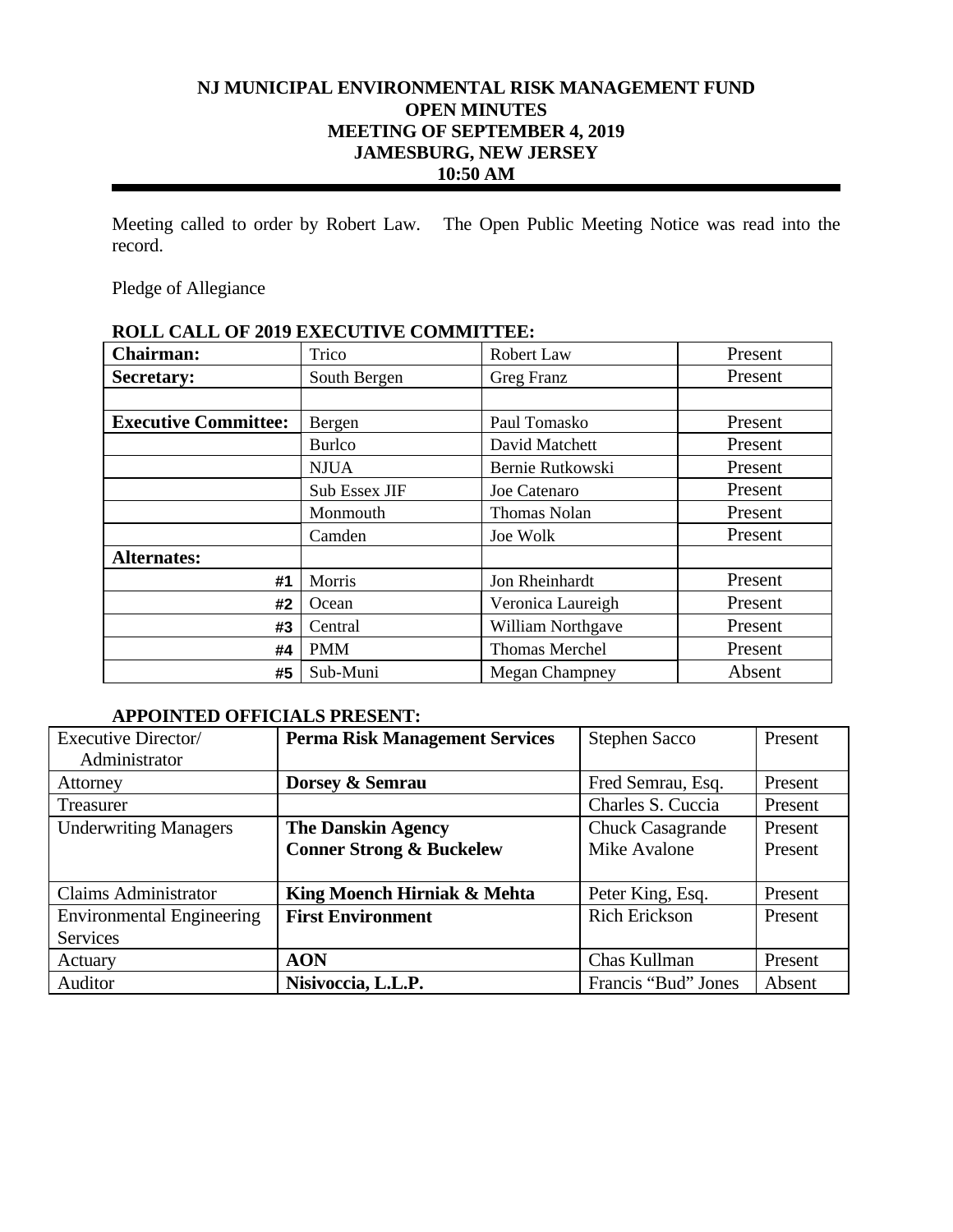#### **OTHERS PRESENT:**

David Grubb, PERMA Joseph Hrubash, PERMA Cate Kiernan, PERMA Pauline Kontomanolis, PERMA Brad Stokes, PERMA Nancy Ghani, PERMA Jason Thorpe, PERMA Paul Shives, JA Montgomery Frank Covelli, P.I.A. John Casagrande, Danskin Insurance Agency Alison Kelly, Danskin Insurance Agency Ezio Altamura, GJEM Otterstedt

#### **APPROVAL OF MINUTES**: June 5, 2019

Chairman Law advised that there were two minor corrections being made to the minutes, meeting location and an attendance update.

# **MOTION TO APPROVE OPEN & CLOSED MINUTES OF JUNE 5, 2019 WITH TWO MINOR CHANGES**

| <b>MOTION:</b> | <b>Commissioner Wolk</b>        |
|----------------|---------------------------------|
| <b>SECOND:</b> | <b>Commissioner Merchel</b>     |
| VOTE:          | 8 ayes, 0 nays, 4 abstentions - |
|                | <b>Commissioner Rheinhardt</b>  |
|                | <b>Commissioner Northgrave</b>  |
|                | <b>Commissioner Catenaro</b>    |
|                | <b>Commissioner Matchett</b>    |

#### **CORRESPONDENCE :**

None

#### **TREASURER**

Mr. Cuccia presented his report and Resolution Nos. 22-19 confirming the July Bill List, 23-19 confirming the August Bill List, and Resolution No. 24-19 approving the September Bill List as follows:

### **RESOLUTION 22-19 - JULY BILL LIST**

| <b>FUND YEAR AMOUNT</b> |              |
|-------------------------|--------------|
| 2019                    | \$112,621.85 |
| Total                   | \$112,621.85 |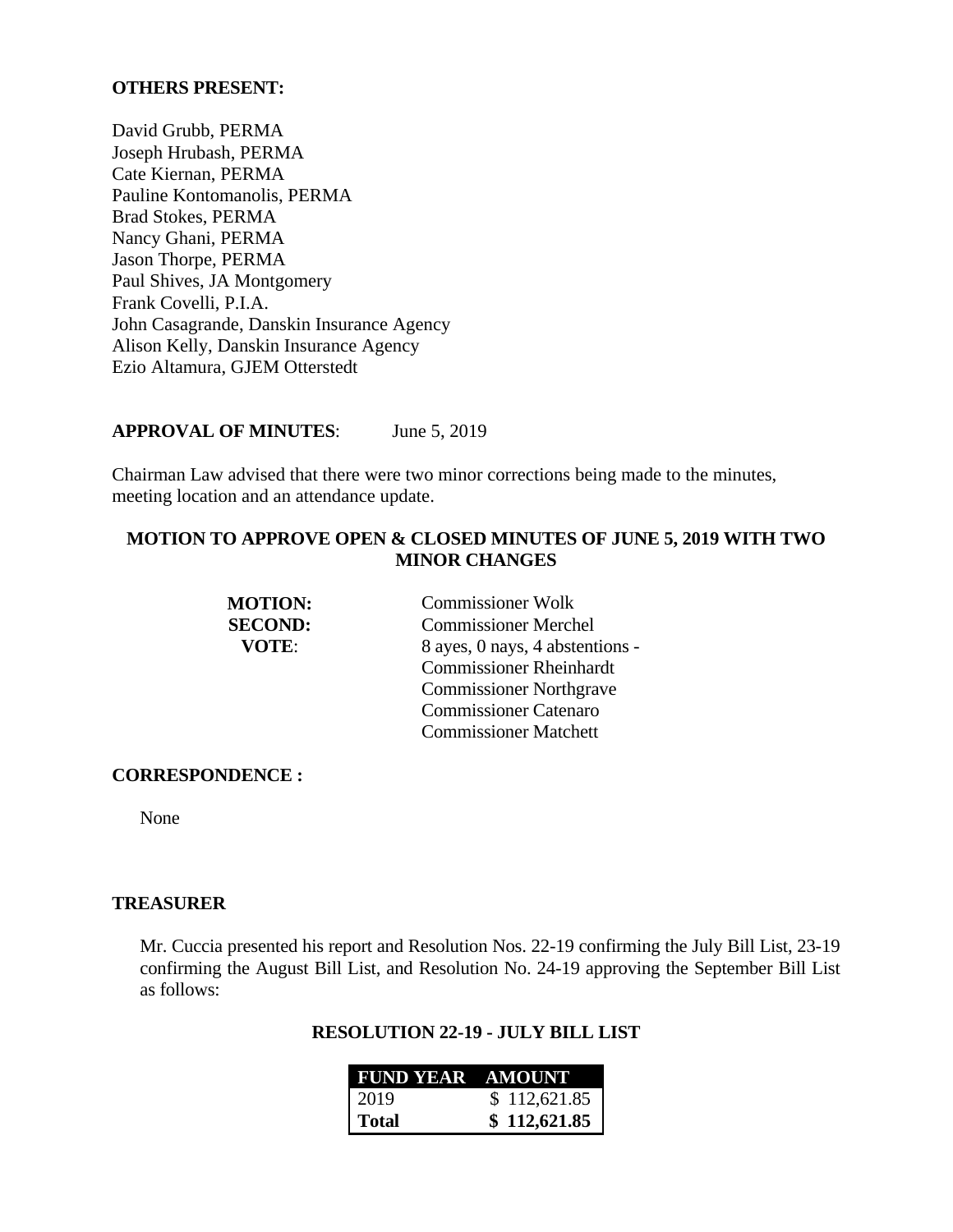#### **RESOLUTION 23-19 - AUGUST BILL LIST**

| FUND YEAR AMOUNT |              |
|------------------|--------------|
| 2019             | \$116,742.80 |
| <b>Total</b>     | \$116,742.80 |

#### **RESOLUTION 24-19 - SEPTEMBER BILL LIST**

| <b>FUND YEAR AMOUNT</b> |             |
|-------------------------|-------------|
| 2019                    | \$72,464.38 |
| Total                   | \$72,464.38 |

# **MOTION TO APPROVE PAYMENT OF BILLS - RESOLUTION NOS. 22- 19, 23-19 AND 24-19**

**MOTION:** Commissioner Rheinhardt **SECOND:** Commissioner Catenaro **ROLL CALL VOTE**: Unanimous

#### **EXECUTIVE DIRECTOR/ADMINISTRATOR:**

**REGULATORY AFFAIRS –** Mr. Sacco reported that PERMA filed the 2018 Year End Audit, Certification of the Audit adopted by the Executive Committee, Actuarial Valuation and Actuarial Certification with the Department of Banking and Insurance. He added that the Synopsis of Audit was published in the Fund's newspaper.

**2020 BUDGET PROCESS** – Mr. Sacco reported that the Finance Committee met via teleconference on August 29, 2019 to discuss the proposed 2020 budget and dividend recommendation. He noted that the meeting minutes and the proposed budget were enclosed in the agenda packet. Mr. Sacco advised that the Loss Funds are decreasing by 5.1%. He continued to review the line items and informed the Board that the overall 2020 budget is decreasing 2.0%. Mr. Sacco thanked the Finance Committee for their assistance on preparing the proposed budget and asked if there were any questions or comments. Hearing none, he asked for a motion to introduce the 2020 budget.

# **MOTION TO INTRODUCE THE 2020 BUDGET FOR THE NEW JERSEY ENVIRONMENTAL RISK MANAGEMENT FUND IN THE AMOUNT OF \$4,235,950 AND SCHEDULE A PUBLIC HEARING FOR OCTOBER 16, 2019 AT THE FORSGATE CC, JAMESBURG, NJ AT 10:50 AM.**

| <b>MOTION:</b>         | <b>Commissioner Nolan</b>    |
|------------------------|------------------------------|
| <b>SECOND:</b>         | <b>Commissioner Laureigh</b> |
| <b>ROLL CALL VOTE:</b> | <b>Unanimous</b>             |

**2019 DIVIDEND** - Mr. Sacco reported that the Finance Committee has reviewed the financials of the fund and is recommending a dividend of \$2,000,000. He then referred to Resolution # 25-19 enclosed within the agenda packet.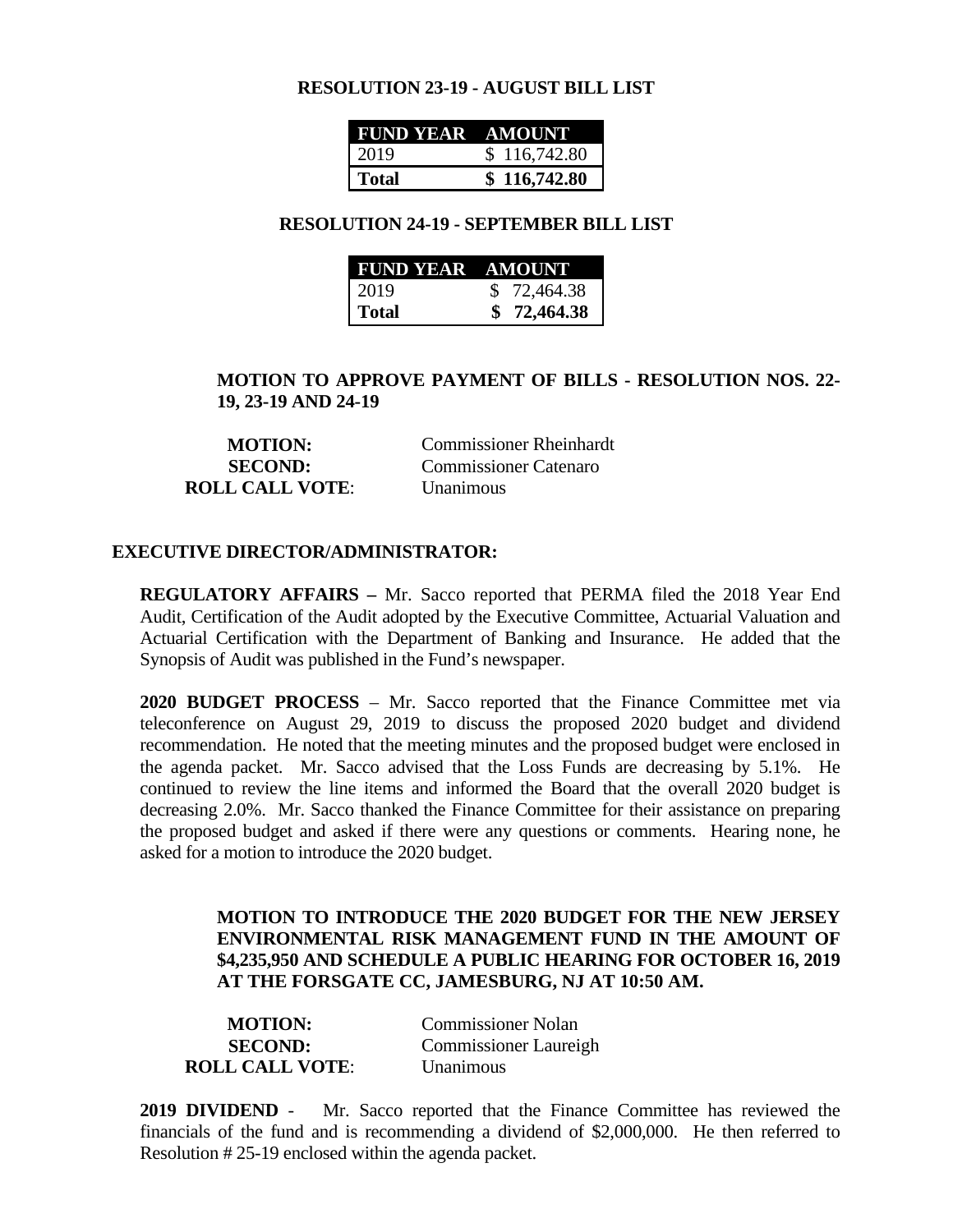#### **MOTION TO ADOPT RESOLUTION #25-19 AUTHORIZING A TOTAL RETURN DIVIDEND OF \$2,000,000***.*

| <b>MOTION:</b>         | <b>Commissioner Tomasko</b> |
|------------------------|-----------------------------|
| <b>SECOND:</b>         | <b>Commissioner Merchel</b> |
| <b>ROLL CALL VOTE:</b> | <b>Unanimous</b>            |

**LOBBYIST CONSULTING SERVICES RFP** – Mr. Sacco reported that the Fund office issued a Competitive Contract RFP for the position of Lobbyist Consulting Service Provider, and noted the return date for the RFP was July 9, 2019. Mr. Sacco informed the Board that there was one RFQ response received, the incumbent, Princeton Public Affairs Group (PPAG). He referred to a memo from the fund's QPA regarding the RFP process and Resolution 26-19 authorizing the award of competitive contract to PPAG enclosed within the agenda packet. Commissioner Merchel suggested adding an estimated fee amount per year to the resolution. The Board was in agreement with the suggestion. Mr. Sacco indicated that the resolution would be updated and asked if there were any additional comments or suggestions. Hearing none, he asked for a motion to adopt Resolution #26-19.

# **MOTION TO ADOPT RESOLUTION #26-19 AUTHORIZING THE AWARD OF A COMPETITIVE CONTRACT TO PRINCETON PUBLIC AFFAIRS GROUP FOR THE POSITION OF LOBBYIST CONSULTING SERVICE PROVIDER FOR A PERIOD OF 5 YEARS.**

| <b>MOTION:</b>         | <b>Commissioner Nolan</b>     |
|------------------------|-------------------------------|
| <b>SECOND:</b>         | <b>Commissioner Tomasko</b>   |
| <b>ROLL CALL VOTE:</b> | 11 ayes, 0 nays, 1 abstention |
|                        | <b>Commissioner Matchett</b>  |

**38 LAGOON DRIVE PROPERTY –** Mr. Sacco reported that the listing agent for the property owned by the EJIF has received a purchase offer in the amount of \$207,500. He noted that the Board previously authorized the acceptance of the offer but advised that it would be appropriate to memorialize the authorization during this meeting. Mr. Sacco then referred to Resolution #27-19 which ratifies the contract for sale and addendum to the contract for 38 Lagoon Drive enclosed within the agenda packet.

# **MOTION TO ADOPT RESOLUTION #27-19 RATIFYING THE CONTRACT FOR SALE AND ADDENDUM TO THE CONTRACT FOR THE 38 LAGOON DRIVE PROPERTY OWNED BY THE E-JIF.**

| <b>MOTION:</b>         | <b>Commissioner Catenaro</b> |
|------------------------|------------------------------|
| <b>SECOND:</b>         | <b>Commissioner Wolk</b>     |
| <b>ROLL CALL VOTE:</b> | <b>Unanimous</b>             |

**FINANCIAL FAST TRACK** – Mr. Sacco referred to Financial Fast Track as of June 30, 2019 enclosed within the agenda booklet. He reported that the statutory surplus stands at \$21.9 million and noted that the Fund is in excellent financial shape. Commissioner Matchett asked if there was a status update on the \$2 million recovery. Mr. Sacco advised that the claim is in the final stages of being closed out which needs to be done prior to receiving the recovery. He added that the Fund Attorney and Claims Administrator have been in contact with the reinsurer.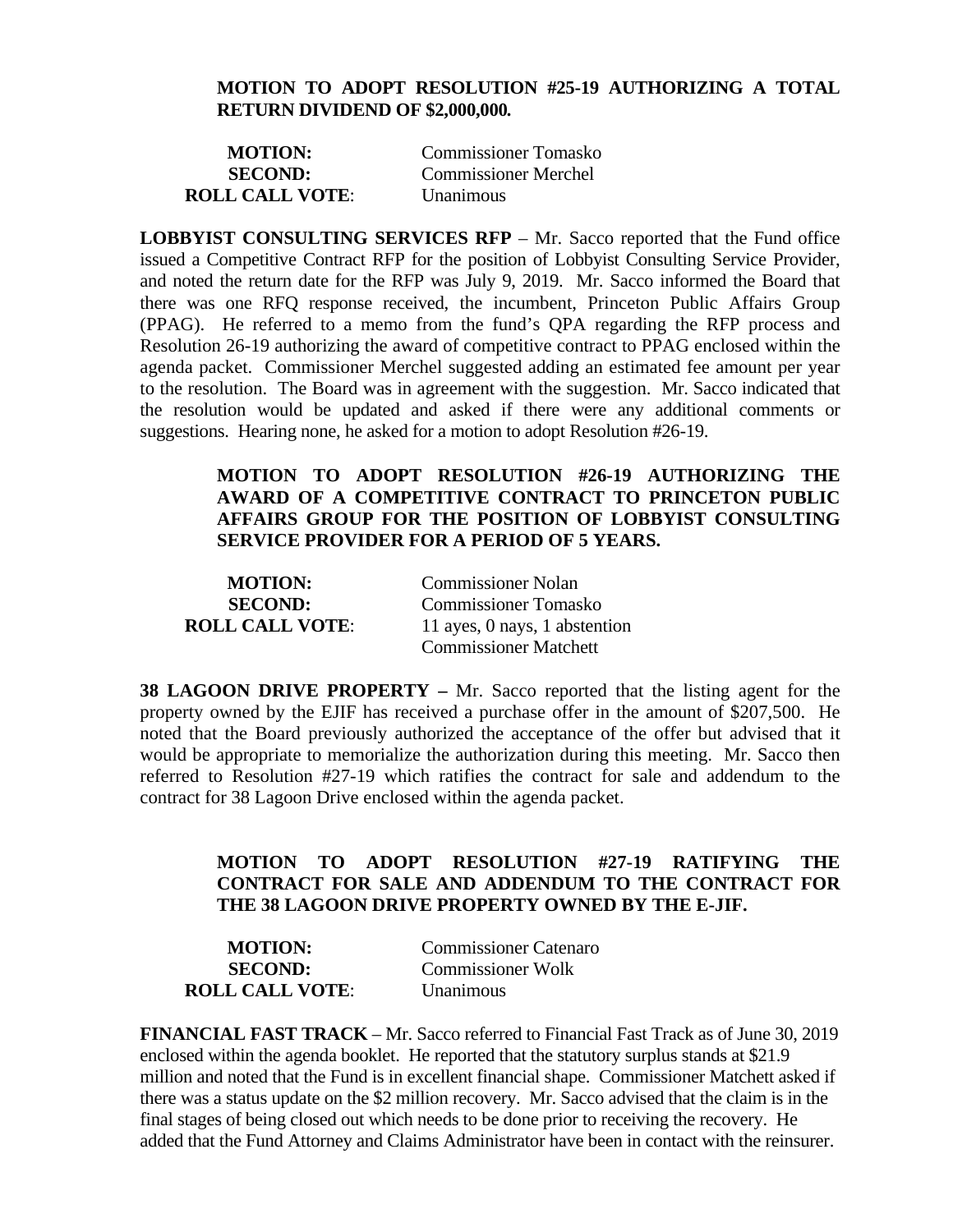# **ATTORNEY:**

Mr. Semrau indicated that he had nothing to report but noted there are claims to review during closed session.

# **UNDERWRITING MANAGERS:**

Mr. Casagrande informed the Board that the underwriting managers have been requested over time to assist in securing protection for contaminated site specific properties. He noted that a placement was made recently on behalf of an EJIF Member for such coverage outside of the EJIF program.

Mr. Casagrande reported that in discussions with the EJIF Excess Carrier, the underwriting managers have been asked to consider how the EJIF going forward is to deal with perfluorooctanoic acid (PFOA) and perfluorooctane sulfonate (PFOS) exposures in view of the adoption by the NJDEP of the nation's most stringent standards. He advised that the EJIF professionals will consider options and present them through the EJIF Coverage Committee. Mr. Casagrande then referred to a copy of the September 2017 Environmental Alert on the topic enclosed within the agenda packet.

Lastly, Mr. Casagrande informed the Board that the underwriting managers continue to work regularly with the Executive Director, the Fund Claims Attorney & Fund Engineers in resolving coverage positions for EJIF Members. He noted that a claim under the 2006 EJIF Reinsurance Form underwritten by Zurich, is now ripe for submission as the recovery of insurance company settlements for that policy year are essentially completed.

### **ENVIRONMENTAL ENGINEERING:**

Mr. Erickson reported that he has been tracking the PFOA issue for the past two years and noted that members have gone after manufacturers for assistance in covering the cost for treatment.

Lastly, Mr. Erickson reported that an issue with very low levels of mercury in rubberized gymnasium floors that were installed during the late 1970s through 1990s. He noted that it is an issue for members that have a recreation center with this type of floor. Mr. Erickson advised that the abatement of the floors will cost approximately \$500,000 per floor. Mr. Sacco advised that Mr. Erickson will draft an Environmental Alert on the topic

Lastly, Mr. Erickson advised that the EJIF seminar series focus on SPCC training is being scheduled for early October and noted that notices will be sent to the membership during the upcoming weeks.

### **OLD BUSINESS:**

None.

### **NEW BUSINESS:**

None.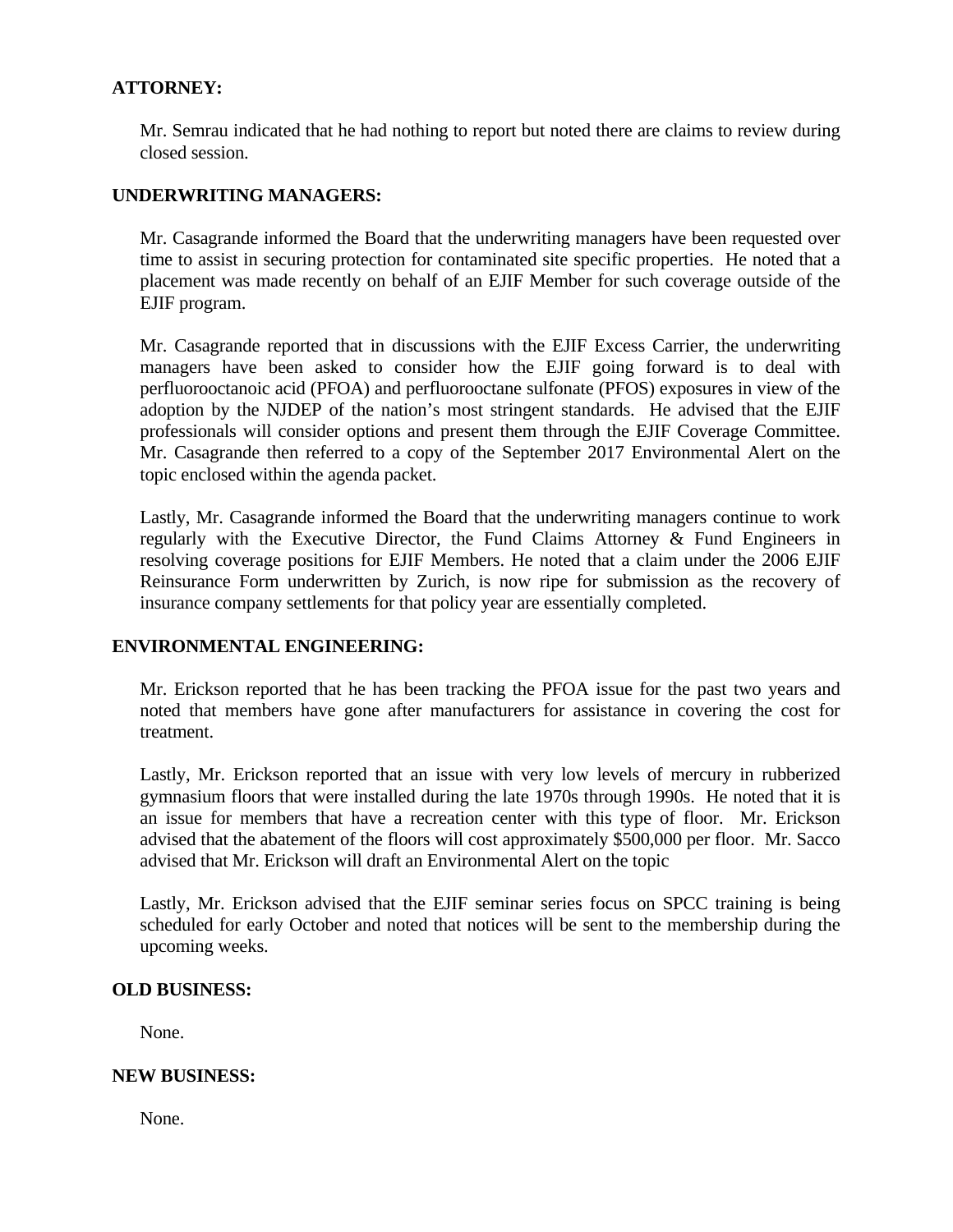### **MEETING OPENED TO PUBLIC FOR COMMENT:**

None.

# **PUBLIC COMMENT PORTION OF THE MEETING CLOSED**

# **CLOSED SESSION:**

# **MOTION FOR EXECUTIVE SESSION TO DISCUSS CLAIMS AND POTENTIAL LITIGATION.**

| <b>MOTION:</b> | <b>Commissioner Catenaro</b>   |
|----------------|--------------------------------|
| <b>SECOND:</b> | <b>Commissioner Rheinhardt</b> |
| VOTE:          | Unanimous                      |

# **MOTION TO RETURN TO OPEN SESSION**

| <b>MOTION:</b> | Commissioner Catenaro    |
|----------------|--------------------------|
| <b>SECOND:</b> | <b>Commissioner Wolk</b> |
| VOTE:          | <i>Unanimous</i>         |

# **MOTION TO APPROVE THE PARS AS PRESENTED DURING CLOSED SESSION**

| <b>MOTION:</b>         | <b>Commissioner Nolan</b>    |
|------------------------|------------------------------|
| <b>SECOND:</b>         | <b>Commissioner Laureigh</b> |
| <b>ROLL CALL VOTE:</b> | Unanimous                    |

#### **MOTION TO ADJOURN MEETING**

**MOTION:** Commissioner Northgrave **SECOND:** Commissioner Merchel **VOTE**: Unanimous

Meeting Adjourned: 11:18 AM

*Next Meeting*: **October 2019 Forsgate CC Jamesburg, NJ** 

*Respectfully submitted,*

Prepared by Jason D. Thorpe, Assistant Secretary

\_\_\_\_\_\_\_\_\_\_\_\_\_\_\_\_\_\_\_\_\_\_\_\_\_\_\_\_\_\_\_\_\_\_\_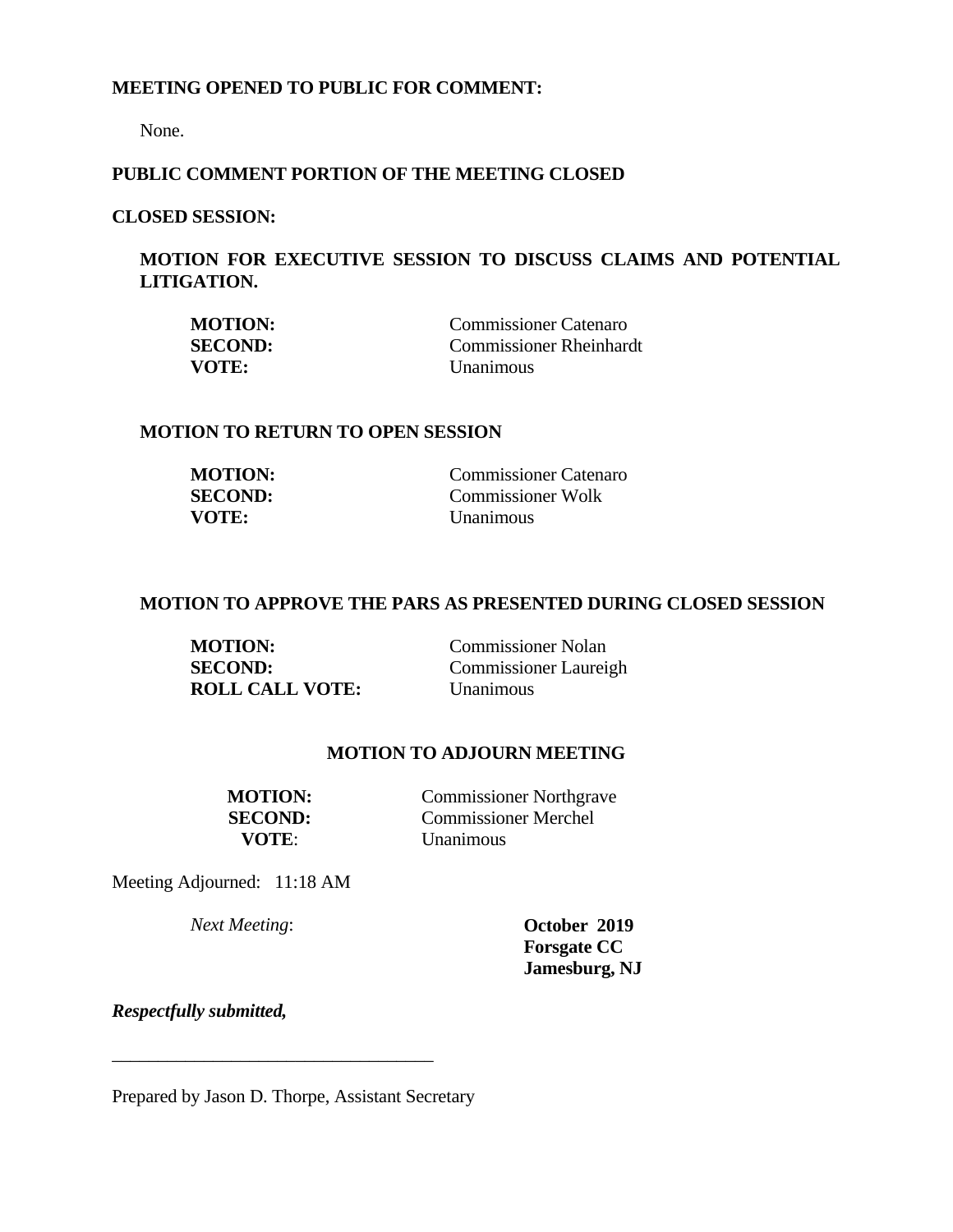# NEW JERSEY MUNICIPAL ENVIRONMENTAL RISK MANAGEMENT FUND **BILLS LIST**

Resolution No. 22-19

**JULY 2019** 

WHEREAS, the Treasurer has certified that funding is available to pay the following bills:

BE IT RESOLVED that the New Jersey Municipal Environmental Risk Management Fund's Executive Board, hereby authorizes the Fund treasurer to issue warrants in payment of the following claims; and

FURTHER, that this authorization shall be made a permanent part of the records of the Fund.

|                                              |                                                                  | <b>Total Payments FY 2019</b>                                               | 112,621.85                        |
|----------------------------------------------|------------------------------------------------------------------|-----------------------------------------------------------------------------|-----------------------------------|
| 001385<br>001385                             | THE CANNING GROUP LLC                                            | OPA SERVICES 5/19                                                           | 416.67<br>416.67                  |
| 001384<br>001384                             | FIRST ENVIRONMENT, INC.                                          | PROFESSIONAL SERVICES 5/19                                                  | 44,091.90<br>44,091.90            |
| 001383<br>001383                             | ALLSTATE INFORMATION MANAGEMNT                                   | ACCT#736 - ARC & STOR - 5.31.19                                             | 27.73<br>27.73                    |
| 001382<br>001382<br>001382                   | NJ ADVANCE MEDIA<br>NJ ADVANCE MEDIA                             | ACCT#XNJEN0555599 - NOTICE - 6.10.19<br>ACCT#XNJEN0555599 - NOTICE - 6.4.19 | 124.00<br>20.15<br>144.15         |
| 001381<br>001381                             | DANSKIN INSURANCE AGENCY INC                                     | <b>UNDERWRITING FEE 7/19</b>                                                | 20,089.00<br>20,089.00            |
| 001380<br>001380                             | <b>CHARLES CUCCIA</b>                                            | <b>TREASURER FEE 7/19</b>                                                   | 20,812.58<br>1,673.08<br>1,673.08 |
| 001379<br>001379                             | DORSEY & SEMRAU                                                  | ATTORNEY FEE - 3RD QTR 2019                                                 | 25,366.74<br>20,812.58            |
| 001378<br>001378<br>001378                   | PERMA RISK MANAGEMENT SERVICES<br>PERMA RISK MANAGEMENT SERVICES | POSTAGE 5/19<br><b>EXEC DIRECTOR 7/19</b>                                   | 3.00<br>25,363.74                 |
| <b>FUND YEAR 2019</b><br><b>Check Number</b> | Vendor Name                                                      | Comment                                                                     | <b>Invoice Amount</b>             |

#### TOTAL PAYMENTS ALL FUND YEARS \$112,621.85

Chairperson

Attest:

Dated:

I hereby certify the availability of sufficient unencumbered funds in the proper accounts to fully pay the above claims.

Treasurer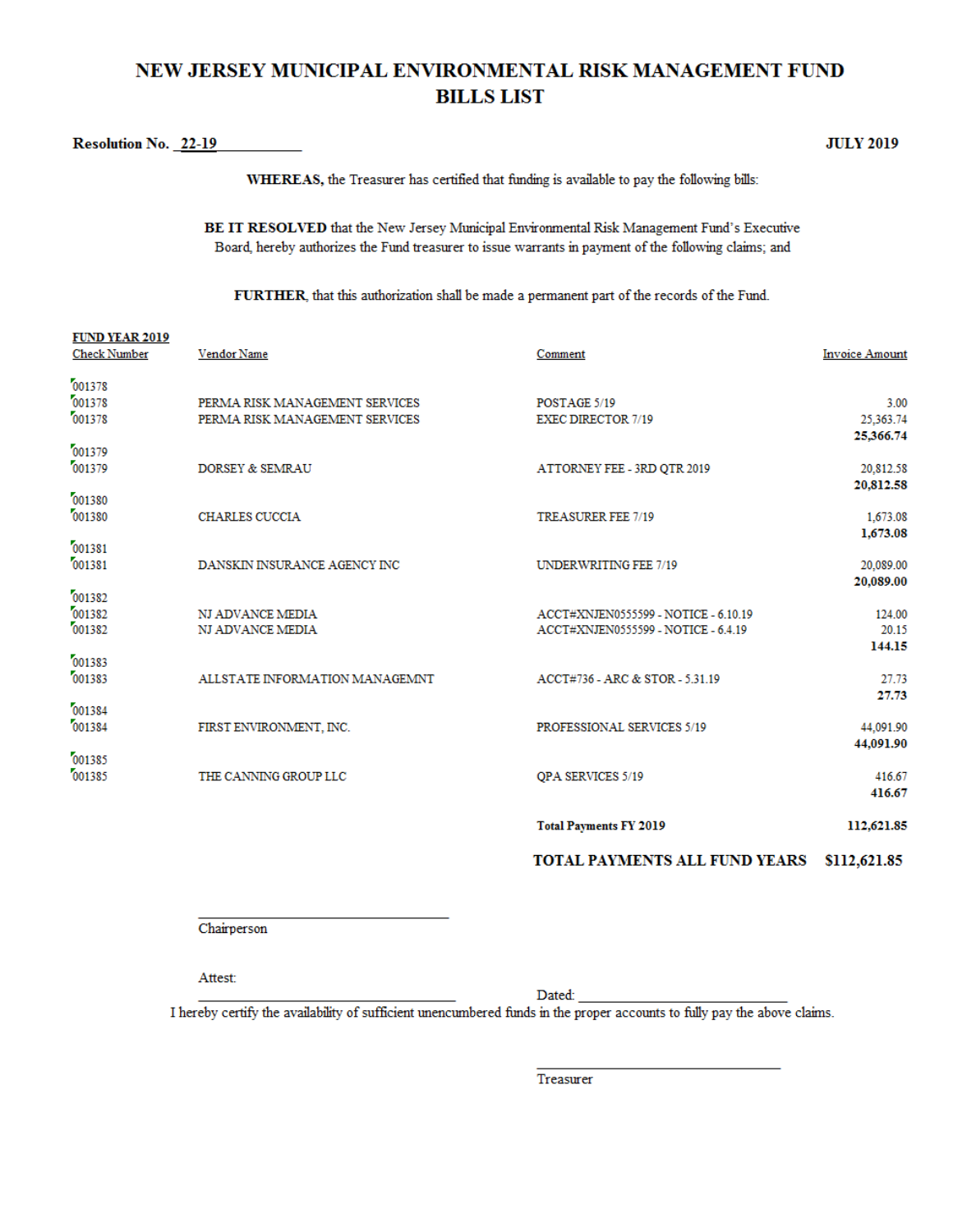# NEW JERSEY MUNICIPAL ENVIRONMENTAL RISK MANAGEMENT FUND **BILLS LIST**

**Resolution No. 23-19** 

**AUGUST 2019** 

WHEREAS, the Treasurer has certified that funding is available to pay the following bills:

BE IT RESOLVED that the New Jersey Municipal Environmental Risk Management Fund's Executive Board, hereby authorizes the Fund treasurer to issue warrants in payment of the following claims; and

FURTHER, that this authorization shall be made a permanent part of the records of the Fund.

|                                              |                                                                  | TOTAL PAYMENTS ALL FUND YEARS                  | \$116,742.80                      |
|----------------------------------------------|------------------------------------------------------------------|------------------------------------------------|-----------------------------------|
|                                              |                                                                  | <b>Total Payments FY 2019</b>                  | 116,742.80                        |
| 001394<br>001394                             | TOWNSHIP OF TOMS RIVER                                           | 38 LAGOON DRIVE EAST-3RD QTR 2019 TAX          | 114.14<br>114.14                  |
| 001393<br>001393                             | THE CANNING GROUP LLC                                            | <b>OPA SERVICES 6/19</b>                       | 416.67<br>416.67                  |
| 001392<br>001392                             | FIRST ENVIRONMENT, INC.                                          | PROFESSIONAL SERVICES FOR 6.19                 | 36,241.76<br>36,241.76            |
| 001391<br>001391                             | ALLSTATE INFORMATION MANAGEMNT                                   | ACCT#736 - ARC & STOR - 6.30.19                | 1,561.87<br>29.39<br>29.39        |
| 001390<br>001390                             | MUNICIPAL EXCESS LIABILITY JIF                                   | MEETINGS 6/5/19                                | 1,561.87                          |
| 001389<br>001389                             | DANSKIN INSURANCE AGENCY INC                                     | <b>UNDERWRITING FEE 8/19</b>                   | 20,089.00<br>20,089.00            |
| 001388<br>001388                             | <b>CHARLES CUCCIA</b>                                            | <b>TREASURER FEE 8/19</b>                      | 31,250.00<br>1,673.08<br>1,673.08 |
| 001387<br>001387                             | AON RISK CONSULTANTS, INC.                                       | <b>ACTUARIAL SERVICES - 1ST HALF 2019</b>      | 25,366.89<br>31,250.00            |
| 001386<br>001386<br>001386                   | PERMA RISK MANAGEMENT SERVICES<br>PERMA RISK MANAGEMENT SERVICES | POSTAGE 6/19<br><b>EXECUTIVE DIRECTOR 8/19</b> | 3.15<br>25,363.74                 |
| <b>FUND YEAR 2019</b><br><b>Check Number</b> | Vendor Name                                                      | Comment                                        | <b>Invoice Amount</b>             |

Chairperson

Attest:

Dated:

I hereby certify the availability of sufficient unencumbered funds in the proper accounts to fully pay the above claims.

Treasurer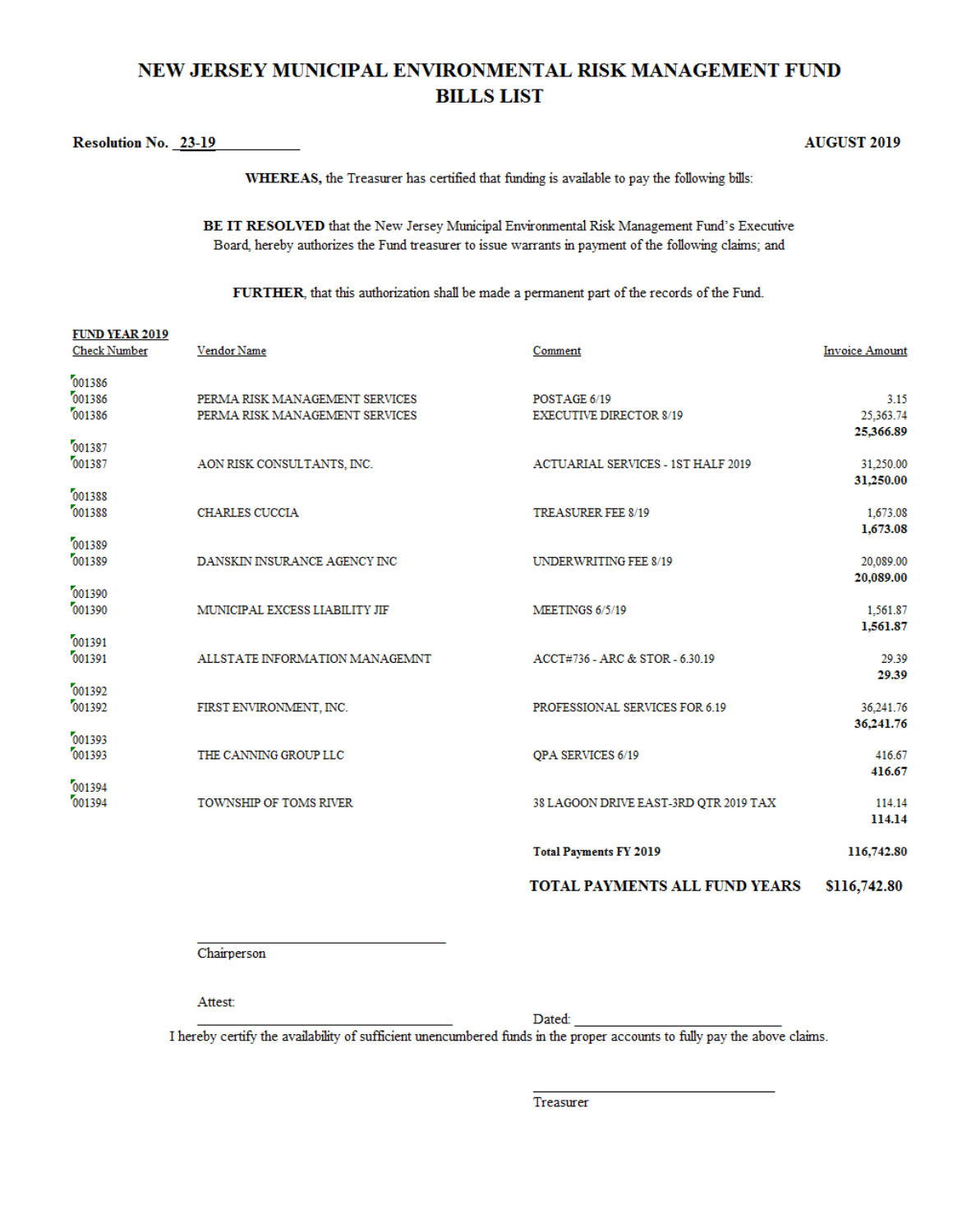# NEW JERSEY MUNICIPAL ENVIRONMENTAL RISK MANAGEMENT FUND **BILLS LIST**

#### Resolution No. 24-19

**FUND VEAD 5010** 

#### **SEPTEMBER 2019**

WHEREAS, the Treasurer has certified that funding is available to pay the following bills:

BE IT RESOLVED that the New Jersey Municipal Environmental Risk Management Fund's Executive Board, hereby authorizes the Fund treasurer to issue warrants in payment of the following claims; and

FURTHER, that this authorization shall be made a permanent part of the records of the Fund.

|                                              |                                                                  | <b>TOTAL PAYMENTS ALL FUND YEARS</b>                                   | \$72,464.38                        |
|----------------------------------------------|------------------------------------------------------------------|------------------------------------------------------------------------|------------------------------------|
|                                              |                                                                  | <b>Total Payments FY 2019</b>                                          | 72,464.38                          |
| 001400<br>001400                             | THE CANNING GROUP LLC                                            | QPA SERVICES 7/19                                                      | 416.67<br>416.67                   |
| 001399<br>001399<br>001399                   | FIRST ENVIRONMENT, INC.<br>FIRST ENVIRONMENT, INC.               | INV#38121 - FORECLOSED PROP - 7/19<br>INV#38121 - ENVIRONMENTAL - 7/19 | 500.00<br>24,389.00<br>24,889.00   |
| 001398<br>001398                             | ALLSTATE INFORMATION MANAGEMNT                                   | ACCT#736 - ARC & STOR - 7.31.19                                        | 29.39<br>29.39                     |
| 001397<br>001397                             | DANSKIN INSURANCE AGENCY INC                                     | <b>UNDERWRITING FEE 9/19</b>                                           | 1,673.08<br>20,089.00<br>20,089.00 |
| 001396<br>001396                             | <b>CHARLES CUCCIA</b>                                            | <b>TREASURER FEE 9/19</b>                                              | 25,367.24<br>1,673.08              |
| 001395<br>001395<br>001395                   | PERMA RISK MANAGEMENT SERVICES<br>PERMA RISK MANAGEMENT SERVICES | POSTAGE 7/19<br><b>EXEC DIRECTOR FEE 9/19</b>                          | 3.50<br>25,363.74                  |
| <b>FUND TEAR 2019</b><br><b>Check Number</b> | Vendor Name                                                      | Comment                                                                | <b>Invoice Amount</b>              |

Chairperson

#### Attest:

Dated:

I hereby certify the availability of sufficient unencumbered funds in the proper accounts to fully pay the above claims.

Treasurer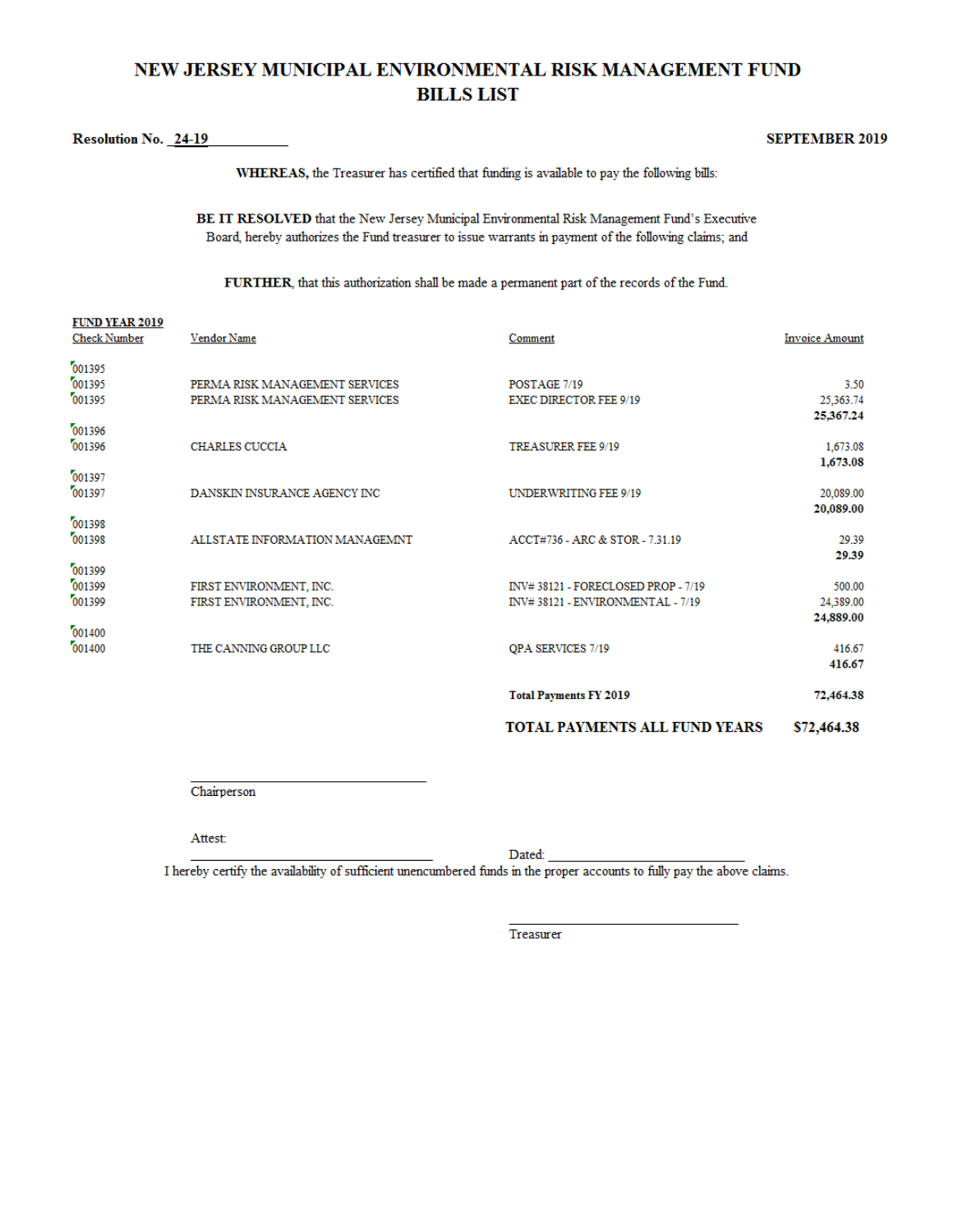#### **RESOLUTION NO. 25-19 RESOLUTION OF THE EXECUTIVE COMMITTEE OF THE NEW JERSEY MUNICIPAL ENVIRONMENTAL RISK MANAGEMENT FUND AUTHORIZING REFUND OF THE 1997, 1998, 2007 AND 2008 FUND YEAR'S SURPLUS ACCOUNTS.**

 **WHEREAS,** N.J.A.C. 11:15-2.21 provides that a FUND may seek approval from the Commissioner of Insurance for a refund of excess monies from any FUND year upon compliance with certain requirements; and

 **WHEREAS,** the FUND has obtained a calculation from its Actuary and Executive Director as to the amount of money which is available for distribution consistent with the aforementioned regulations, and the financial integrity of the FUND; and

 **WHEREAS,** the Executive Committee has determined that it would be in the best interest of the FUND and its member municipalities to make certain refunds;

#### **NOW, THEREFORE, BE IT RESOLVED** by the Executive Committee of the **New Jersey Municipal Environmental Risk Management Fund**, As Follows:

 1. Section B of N.J.A.C. 11:15-2.21 provides that the FUND may seek approval for refunds from funds other than those specified for Legal Liability, Defense or Environmental Services.

 2. The Executive Committee has balanced the interests of the members in obtaining the benefit of such monies as are available for refund against the need for the FUND to protect and preserve its financial integrity. It is the conclusion of the Executive Committee that \$**342,693** can be refunded from the 1997 Fund year surplus accounts, \$**731,791** can be refunded from the 1998 Fund year surplus accounts, \$**675,516** can be refunded from the 2007 Fund year surplus accounts, and \$**250,000** can be refunded from the 2008 Fund year surplus accounts. Therefore, the total amount to be returned to the E-JIF members will be \$**2,000,000**.

 3. The Executive Director is, therefore, authorized and directed to submit such documents as the regulations require to the Department of Insurance and the Department of Community Affairs for the approval of the refunds in the amounts set forth above.

 4. This authorization is based upon the Auditor's Report of the Historical Operating Results as of December 31, 2018. The aforementioned refund monies shall be allocated, as required and necessary, from the Fund years mentioned above.

 5. The FUND Treasurer is authorized to prepare and execute checks for the pro-rated amount of the aforementioned refunds due to each member for the years in question, provided, however, the FUND Treasurer shall deduct the amount owed by the member local unit for any outstanding balances without regard for Fund year, upon receipt of written documentation of approval or acquiescence of these refunds from the Department of Insurance and the Department of Community Affairs. Said refunds shall be made to the municipalities which were members of the FUND for the years in question in the same ratio as said municipalities were assessed for the years in question.

#### **New Jersey Environmental Joint Insurance Fund**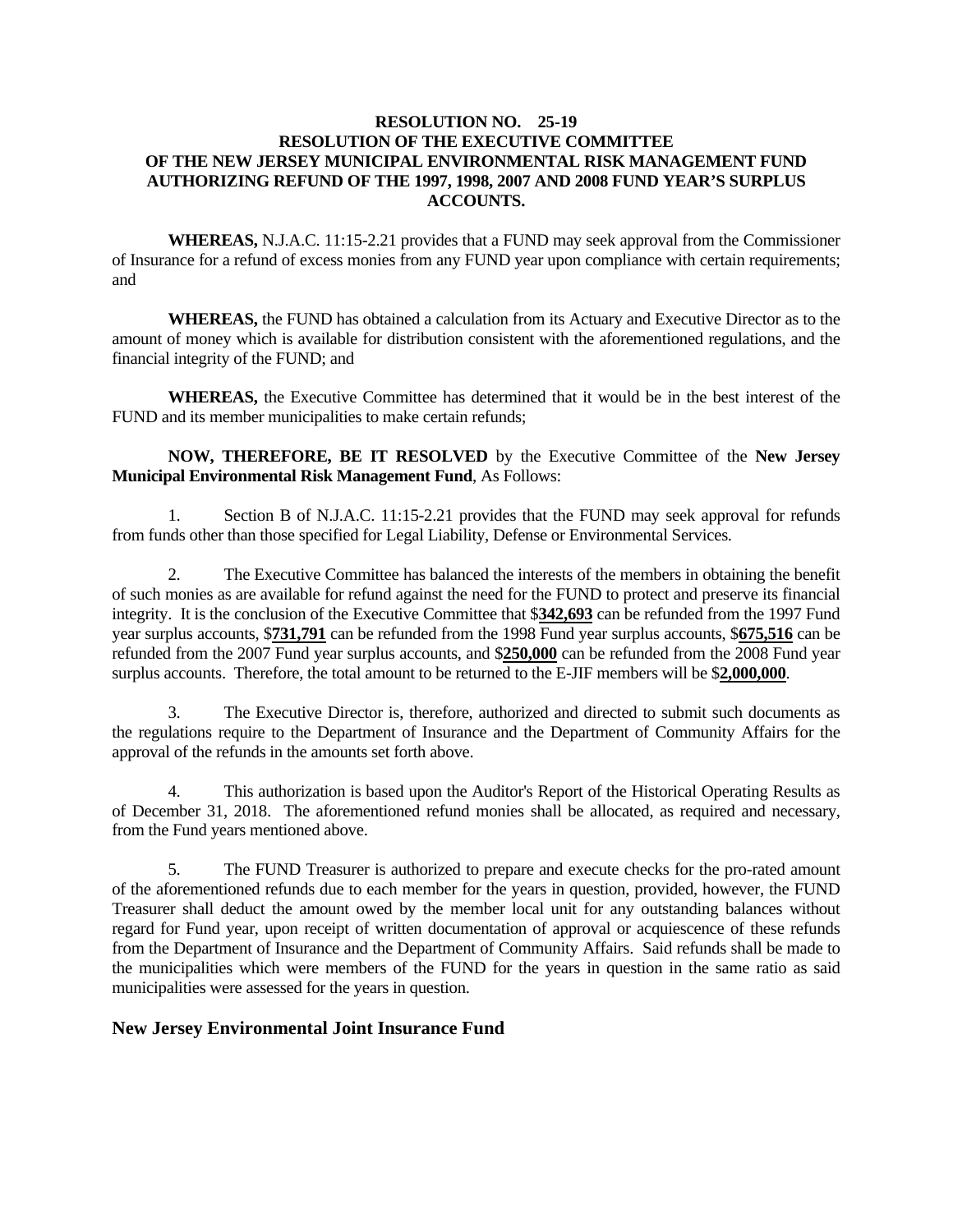#### **RESOLUTION NO**. **26-19**

# **RESOLUTION OF THE NEW JERSEY ENVIRONMENTAL RISK MANAGEMENT FUND AUTHORIZING THE AWARD OF COMPETITIVE CONTRACT CC# 1-2019 TO PRINCETON PUBLIC AFFAIRS GROUP FOR LOBBYIST CONSULTING SERVICES FOR A PERIOD OF UP TO FIVE (5) YEARS**

**WHEREAS,** the Fund has a desire to provide for a Lobbyist Consulting Services through the competitive contract process in accord with N.J.S.A.40A:11-4.1 et. Seq, and

**WHEREAS,** the Fund authorized the competitive contract process through Resolution 21-19, in accord with N.J.S.A. 40A:11-4.1 and N.J.A.C.5:34-4; and

**WHEREAS**, Competitive Contract Proposals were duly advertised and received in a public fashion on July 9, 2019 at 11: 00A.M; and

**WHEREAS**, the evaluation committee having fully complied with the demands of N.J.S.A.40A:11-4.1 et. Seq., rated Princeton Public Affairs Group, 160 West State St. Trenton, NJ 08608, as the most advantageous vendor based upon price and other factors; and

**WHEREAS**, the summary report has been provided for publicly at least 48 hours prior to any action by the Fund; and

**WHEREAS**, Princeton Public Affairs Group has provided for a response for up to a five (5) year contract acceptable to the Fund.

. **NOW, THEREFORE, BE IT RESOLVED** by the New Jersey Environmental Risk Management Fund authorizing a contract of up to five (5) years, with Princeton Public Affairs Group of 160 West State Street, Trenton, N.J.08608, in accord with the tenets as provided for in CC# 1-2019.

**New Jersey Environmental Joint Insurance Fund**